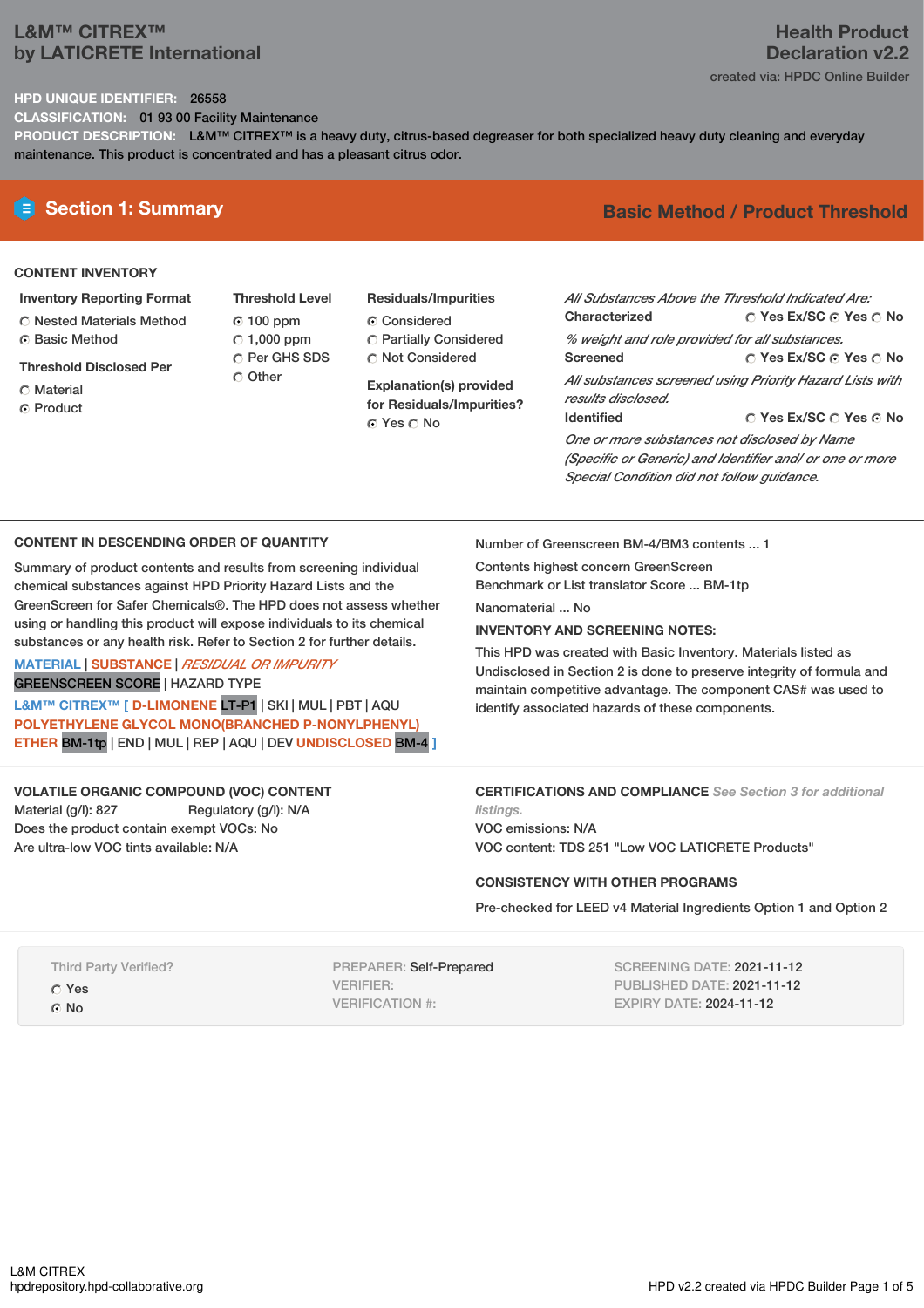This section lists contents in a product based on specific threshold(s) and reports detailed health information including hazards. This HPD uses the *inventory method indicated above, which is one of three possible methods:*

- *Basic Inventory method with Product-level threshold.*
- *Nested Material Inventory method with Product-level threshold*
- *Nested Material Inventory method with individual Material-level thresholds*

Definitions and requirements for the three inventory methods and requirements for each data field can be found in the HPD Open Standard version *2.2, available on the HPDC website at: [www.hpd-collaborative.org/hpd-2-2-standard](https://www.hpd-collaborative.org/hpd-2-2-standard)*

|                                                                                                                                                                         | <b>L&amp;M™ CITREX™</b>                                                |                                                                                                       |  |                                                                                                                                 |  |  |
|-------------------------------------------------------------------------------------------------------------------------------------------------------------------------|------------------------------------------------------------------------|-------------------------------------------------------------------------------------------------------|--|---------------------------------------------------------------------------------------------------------------------------------|--|--|
|                                                                                                                                                                         | RESIDUALS AND IMPURITIES CONSIDERED: Yes<br>PRODUCT THRESHOLD: 100 ppm |                                                                                                       |  |                                                                                                                                 |  |  |
| RESIDUALS AND IMPURITIES NOTES: Residuals and impurities are measured by quantitative methods and are only displayed when they are<br>potentially greater than 100 ppm. |                                                                        |                                                                                                       |  |                                                                                                                                 |  |  |
| OTHER PRODUCT NOTES: See SDS at www.laticrete.com for occupational exposure information.                                                                                |                                                                        |                                                                                                       |  |                                                                                                                                 |  |  |
|                                                                                                                                                                         | <b>D-LIMONENE</b>                                                      |                                                                                                       |  | ID: 5989-27-5                                                                                                                   |  |  |
|                                                                                                                                                                         |                                                                        |                                                                                                       |  | HAZARD SCREENING METHOD: Pharos Chemical and Materials Library HAZARD SCREENING DATE: 2021-11-12 20:21:49                       |  |  |
|                                                                                                                                                                         | $\%: 92,0000 - 99,0000$                                                | <b>GS: LT-P1</b>                                                                                      |  | <b>RC: None</b><br>NANO: No<br><b>SUBSTANCE ROLE: Degreaser</b>                                                                 |  |  |
|                                                                                                                                                                         | <b>HAZARD TYPE</b>                                                     | <b>AGENCY AND LIST TITLES</b>                                                                         |  | <b>WARNINGS</b>                                                                                                                 |  |  |
|                                                                                                                                                                         | <b>SKI</b>                                                             | <b>MAK</b>                                                                                            |  | Sensitizing Substance Sh - Danger of skin sensitization                                                                         |  |  |
|                                                                                                                                                                         | <b>MUL</b>                                                             | German FEA - Substances Hazardous to<br>Waters<br>OSPAR - Priority PBTs & EDs & equivalent<br>concern |  | Class 2 - Hazard to Waters                                                                                                      |  |  |
|                                                                                                                                                                         | <b>PBT</b>                                                             |                                                                                                       |  | PBT - Substance of Possible Concern                                                                                             |  |  |
|                                                                                                                                                                         | <b>SKI</b>                                                             | EU - GHS (H-Statements) Annex 6 Table 3-1                                                             |  | H315 - Causes skin irritation [Skin corrosion/irritation -<br>Category 2]                                                       |  |  |
|                                                                                                                                                                         | <b>SKI</b>                                                             | EU - GHS (H-Statements) Annex 6 Table 3-1                                                             |  | H317 - May cause an allergic skin reaction [Skin<br>sensitization - Category 1]                                                 |  |  |
|                                                                                                                                                                         | AQU                                                                    | EU - GHS (H-Statements) Annex 6 Table 3-1                                                             |  | H400 - Very toxic to aquatic life [Hazardous to the<br>aquatic environment (acute) - Category 1]                                |  |  |
|                                                                                                                                                                         | <b>AQU</b>                                                             | EU - GHS (H-Statements) Annex 6 Table 3-1                                                             |  | H410 - Very toxic to aquatic life with long lasting effects<br>[Hazardous to the aquatic environment (chronic) -<br>Category 1] |  |  |

SUBSTANCE NOTES: The amount of this component may vary based on the plant of manufacture.

| <b>ETHER</b>           | POLYETHYLENE GLYCOL MONO(BRANCHED P-NONYLPHENYL)                                                          |          |                 | ID: 127087-87-0                   |
|------------------------|-----------------------------------------------------------------------------------------------------------|----------|-----------------|-----------------------------------|
|                        | HAZARD SCREENING METHOD: Pharos Chemical and Materials Library HAZARD SCREENING DATE: 2021-11-12 20:21:50 |          |                 |                                   |
| $\%$ : 1.0000 - 2.0000 | GS: <b>BM-1tp</b>                                                                                         | RC: None | NANO: <b>No</b> | <b>SUBSTANCE ROLE: Surfactant</b> |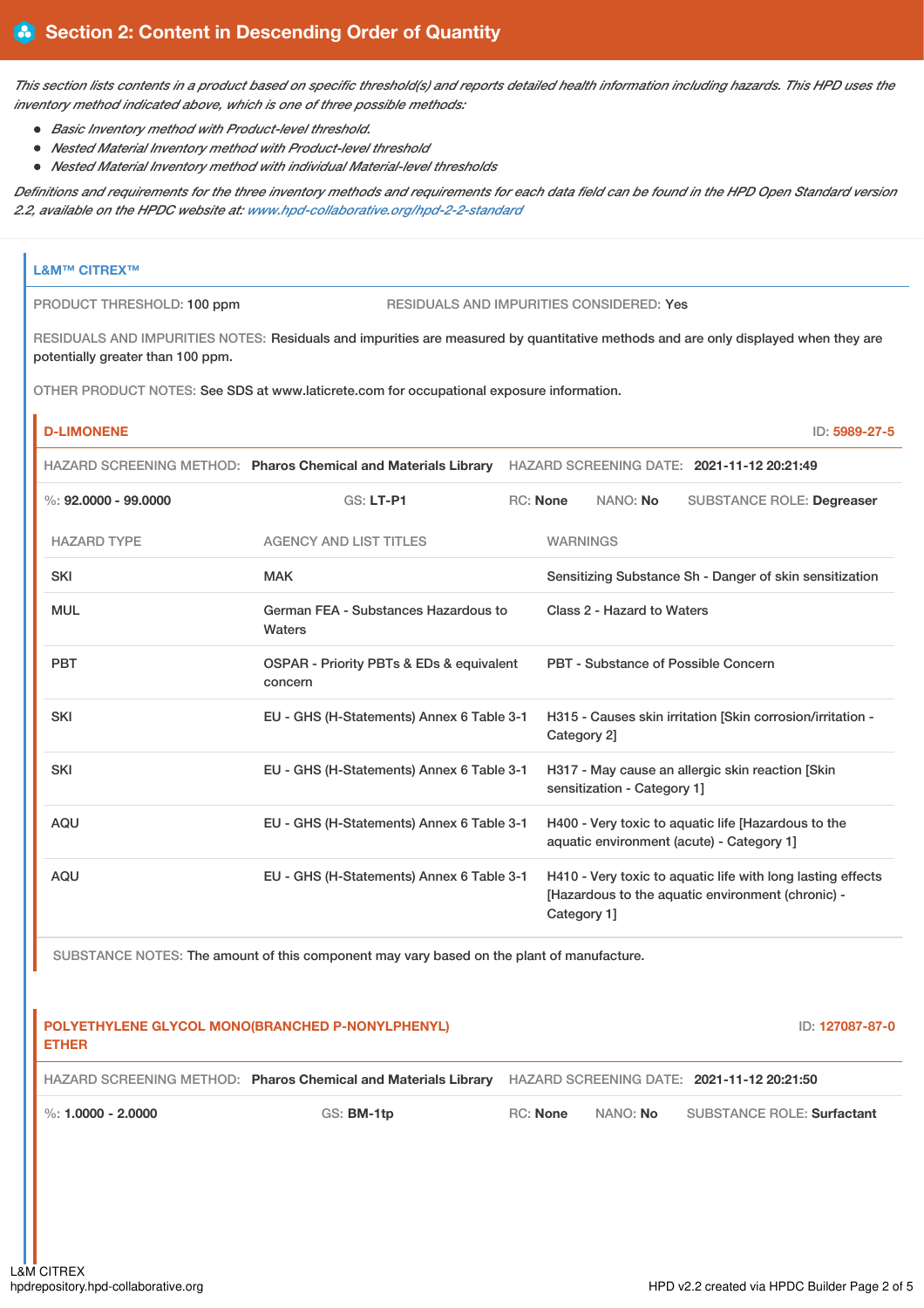| <b>HAZARD TYPE</b> | <b>AGENCY AND LIST TITLES</b>                       | <b>WARNINGS</b>                                           |
|--------------------|-----------------------------------------------------|-----------------------------------------------------------|
| <b>END</b>         | OSPAR - Priority PBTs & EDs & equivalent<br>concern | <b>Endocrine Disruptor - Chemical for Priority Action</b> |
| <b>MUL</b>         | US EPA - PPT Chemical Action Plans                  | EPA Chemical of Concern - Action Plan published           |
| <b>MUL</b>         | US EPA - PPT Chemical Action Plans                  | TSCA Work Plan chemical - Action Plan in development      |
| <b>END</b>         | ChemSec - SIN List                                  | <b>Endocrine Disruption</b>                               |
| <b>REP</b>         | US EPA - PPT Chemical Action Plans                  | Reproductive effects                                      |
| AQU                | US EPA - PPT Chemical Action Plans                  | Highly toxic to aquatic organisms                         |
| <b>DEV</b>         | US EPA - PPT Chemical Action Plans                  | <b>Developmental Effects</b>                              |
| <b>END</b>         | <b>EU - SVHC Authorisation List</b>                 | Equivalent Concern - Candidate List                       |

SUBSTANCE NOTES: The amount of this component may vary based on the plant of manufacture.

| <b>UNDISCLOSED</b>   |                                                                |                 |          | ID: Undisclosed                                |
|----------------------|----------------------------------------------------------------|-----------------|----------|------------------------------------------------|
|                      | HAZARD SCREENING METHOD: Pharos Chemical and Materials Library |                 |          | HAZARD SCREENING DATE: 2021-11-12 20:21:50     |
| %: $1.0000 - 5.0000$ | $GS:$ BM-4                                                     | RC: None        | NANO: No | <b>SUBSTANCE ROLE: Diluent</b>                 |
| <b>HAZARD TYPE</b>   | <b>AGENCY AND LIST TITLES</b>                                  | <b>WARNINGS</b> |          |                                                |
| None found           |                                                                |                 |          | No warnings found on HPD Priority Hazard Lists |

SUBSTANCE NOTES: The amount of this component may vary based on the plant of manufacture. This product is shown as undisclosed to preserve integrity of formula and maintain competitive advantage. The component CAS# was used to identify associated hazards.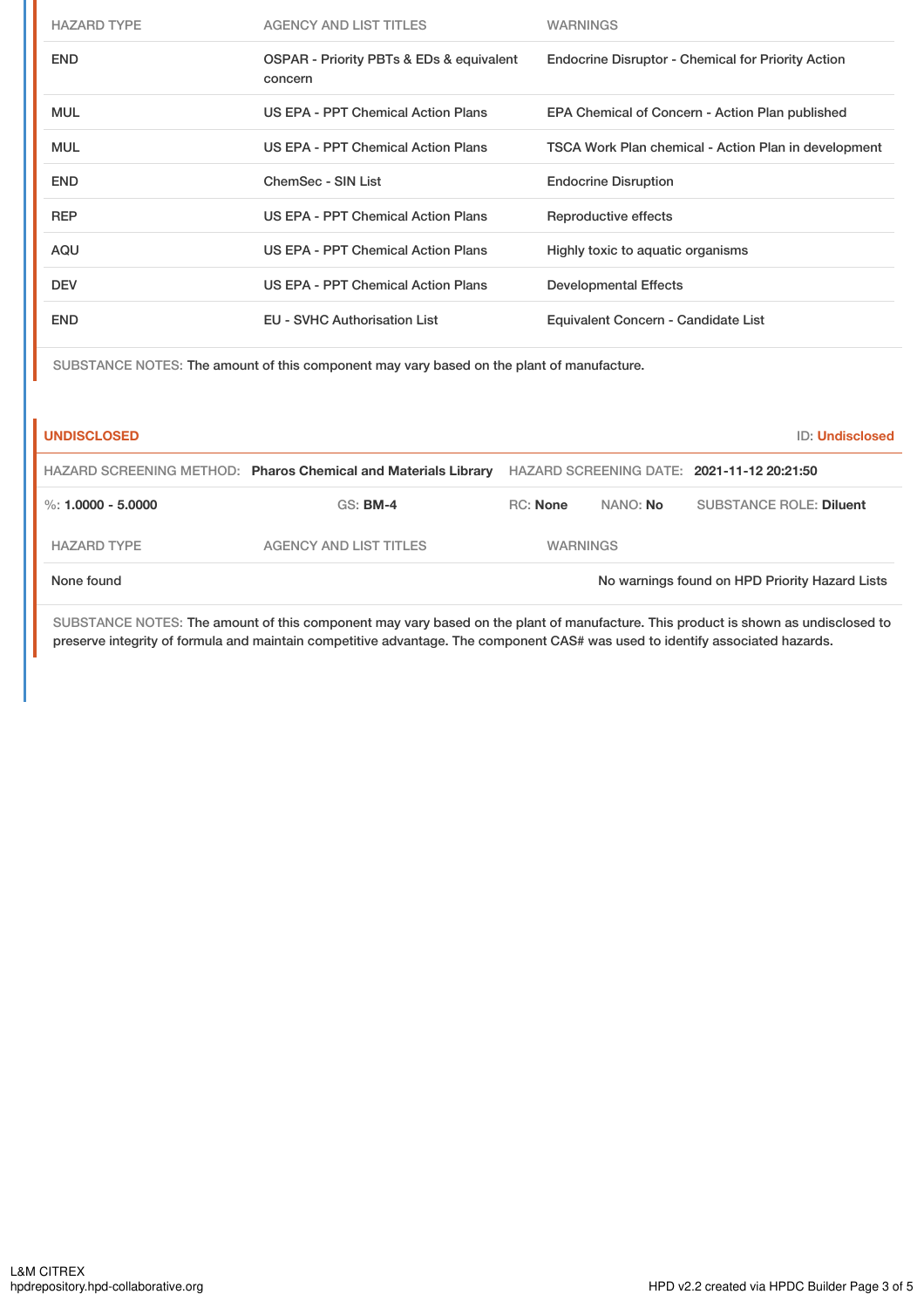This section lists applicable certification and standards compliance information for VOC emissions and VOC content. Other types of health or *environmental performance testing or certifications completed for the product may be provided.*

| <b>VOC EMISSIONS</b>                                                                                                                                                                                                  | N/A                                                      |                                    |  |
|-----------------------------------------------------------------------------------------------------------------------------------------------------------------------------------------------------------------------|----------------------------------------------------------|------------------------------------|--|
| CERTIFYING PARTY: Self-declared<br>APPLICABLE FACILITIES: Applies to All Facilities.<br><b>CERTIFICATE URL:</b>                                                                                                       | <b>EXPIRY DATE:</b><br><b>ISSUE DATE: 2020-10-</b><br>09 | <b>CERTIFIER OR LAB: LATICRETE</b> |  |
| CERTIFICATION AND COMPLIANCE NOTES: L&M™ CITREX™ has not been tested for VOC emissions.                                                                                                                               |                                                          |                                    |  |
| <b>VOC CONTENT</b>                                                                                                                                                                                                    | <b>TDS 251 "Low VOC LATICRETE Products"</b>              |                                    |  |
| CERTIFYING PARTY: Self-declared<br><b>APPLICABLE FACILITIES: Applies to All Facilities</b><br><b>CERTIFICATE URL:</b><br>https://cdn.laticrete.com/~/media/support-and-<br>downloads/technical-datasheets/tds251.ashx | <b>ISSUE DATE: 2020-08-</b><br><b>EXPIRY DATE:</b><br>12 | <b>CERTIFIER OR LAB: LATICRETE</b> |  |
| CERTIFICATION AND COMPLIANCE NOTES: There are no guidelines for maximum VOC content or emissions for cleaners in LEED v4.1. Please                                                                                    |                                                          |                                    |  |

take note of the VOC content as stated in Section 1: VOLATILE ORGANIC COMPOUND (VOC) CONTENT. The Consumer Product VOC is 13.0%

# **Section 4: Accessories**

This section lists related products or materials that the manufacturer requires or recommends for installation (such as adhesives or fasteners), maintenance, cleaning, or operations. For information relating to the contents of these related products, refer to their applicable Health Product *Declarations, if available.*

**WATER (IF NECESSARY)** HPD URL: **No HPD Available**

CONDITION WHEN RECOMMENDED OR REQUIRED AND/OR OTHER NOTES: L&M™ CITREX™ to be mixed with water only following mix ratio and directions as stated on product data sheet (if required).

# **Section 5: General Notes**

L&M™ CITREX™ does not meet Living Building Challenge v4.0 requirements because it does contain a component which is found on the Red List of Materials or Chemicals. Specifically, L&M™ CITREX™ contains Polyethylene Glycol Mono (Branched P-Nonylphenyl) as stated in Section 2 of this HPD in an amount greater than the LBC Small Component Clause maximum threshold.